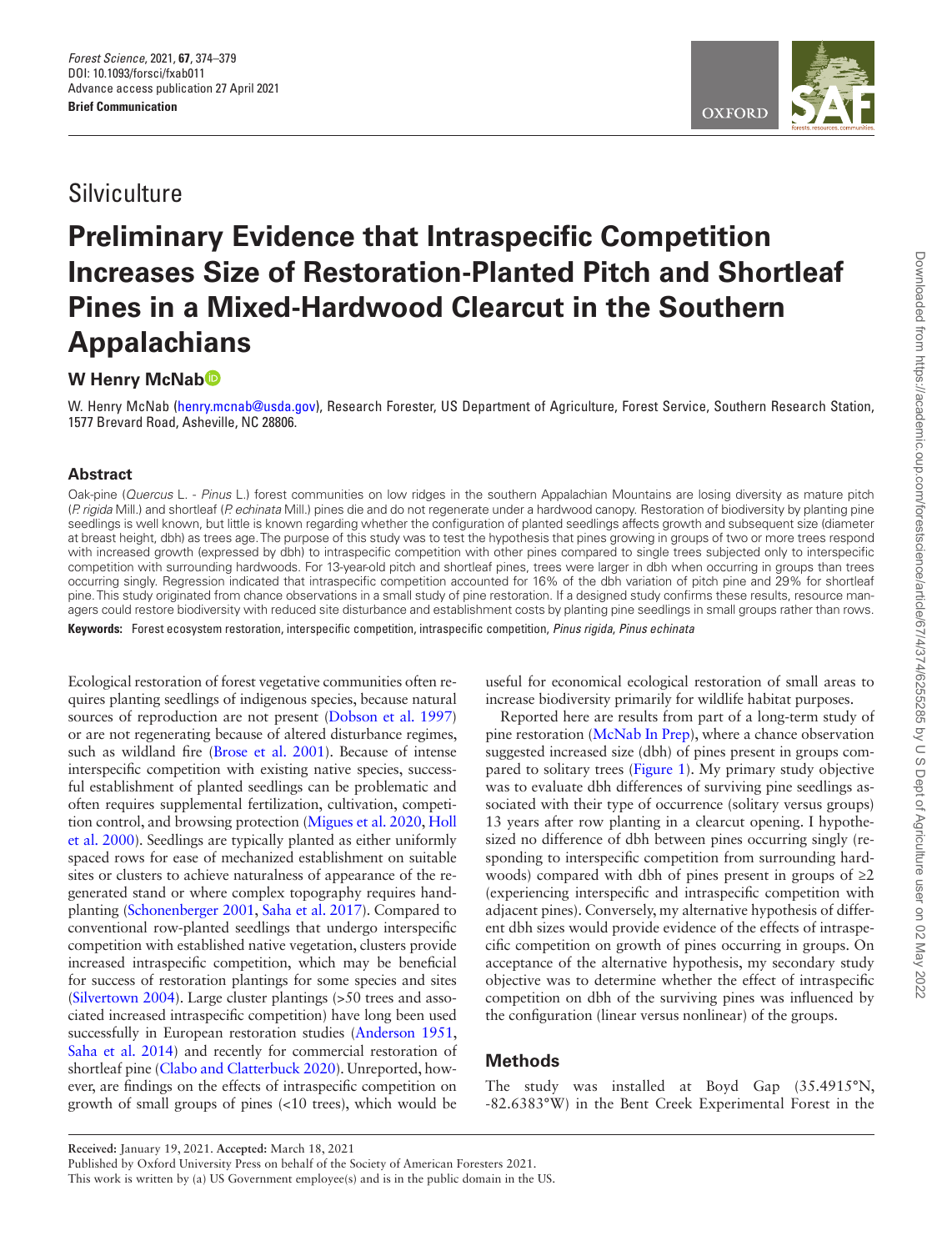

**Figure 1.** Dormant-season vertical view in the center of a group of 3 codominant, crown-touching (dark foliage), 13-year-old shortleaf pines (mean dbh = 10.1 cm) present in a triangle shape surrounded by stems and bare branches of mixed-hardwood regeneration consisting primarily of yellow-poplar. Note that pine branches with foliage are present in the interior of the group but are mostly missing on the exterior side facing hardwood competition. This group represents intraspecific competition among pines with interspecific competition from adjacent hardwoods. In contrast, a single pine would experience interspecific competition only.

<span id="page-1-0"></span>southern Appalachian Mountains of western North Carolina. Annual temperature averages 12.5°C; precipitation averages 1,200 mm and is uniformly distributed among seasons. Soils are deep (>100 cm) and predominantly Ultisols of the Evard-Cowee complex. Preharvest forest vegetation was an overstory of intolerant mixed oaks chestnut (*Q. montana* Willd.) and scarlet (*Q. coccinea* Muenchh.), a midstory of mixed shadetolerant hardwoods, including black gum (*Nyssa sylvatica* Marshall), red maple (*Acer rubrum* L.), sassafras (*Sassafras albidum* [Nutt.] Nees), and sourwood (*Oxydendrum arboretum* [L.] DC.), an evergreen shrub understory of mountain laurel (*Kalmia latifolia* L.), and advance hardwood reproduction ([Table 1\)](#page-2-0). The study location was in the broad ecotone between two southern yellow pine species: shortleaf, common at lower elevations, and pitch pine, prevalent on mountain slopes [\(Burns and Honkala 1990](#page-5-11)). Forest composition of the study area was typical of xeric oak-pine communities on narrow ridges that have been maintained historically by periodic disturbance from low-intensity wildland fires ([Elliott and](#page-5-12) [Vose 2005\)](#page-5-12). Loss of mature pines from lightning strikes and insect-related mortality coupled with lack of pine reproduction has resulted in decreased biodiversity.

The 0.57 ha southwest-facing study area was located along a low elevation (775 m) ridge crest and extended downhill across the upper slope (28 m wide) into the middle slope. The 0.2 ha study site was restricted to the upper slope position (20% gradient), leaving a buffer zone of 35 m on the middle slope (25% gradient) to the uncut mature forest. A log deck was at one end of the study site; a logging skid road was at the other end and along the ridge crest. The relatively small study site was not shaded between 9:00 am and 7:00 pm during the growing season. Shortleaf pine site index (50-year base age) was estimated as 17.4 m [\(Carmean et al 1989](#page-5-13), Fig. 78) from a 124-year-old (22 cm dbh) codominant tree in a similar hardwood-pine stand nearby on the same ridge crest.

The study area was clearcut in fall 2005. Merchantable tree-length logs were skidded to the landing using a wheeled logging tractor. All residual trees >2.54 cm dbh were felled and stumps of undesirable species (midstory, shade-tolerant hardwoods, and shrubs) were sprayed with a 50:50 ratio of triclopyr amine and water <1 hour after cutting. Two 0.10 ha blocks were established along the upper slope position of the study area. Each block was subdivided into two 0.05 ha treatment plots. Each plot was dibble-bar-planted in early March 2007, with either pitch pine or shortleaf pine 1-0 unimproved seedlings from state nurseries. Mean seedling spacing was approximately 1.8 m within and 2.4 m between rows (2,315 seedlings/ha) but varied to avoid obstacles such as stumps or logging debris. All seedlings on each plot were planted by the same person during mid to late afternoon on the same day when temperature was >0° C. Seedlings were visually graded by discarding those damaged or with smaller-than-average tops or root systems. Pine seedlings were released from hardwood competition three growing seasons after harvest (two years after planting) with a herbicide mixture of 17% solution of tricoplyr ester in mineral oil applied in February to undesirable tree stems using a streamline method. Mean secondyear survival was >95% for both pine species. Observed hardwood competition to the pine seedlings was primarily from black gum and sourwood sprouts.

All living planted pines in each plot were inventoried in fall 2019 by dbh, competition type, and configuration. Competition type was classified as either: (1) interspecific, a pine surrounded only by hardwoods (hereafter single) or (2) intraspecific, a pine mostly surrounded by hardwoods but also touching the crown of one or more adjacent pines (hereafter group). Configuration of a group of pines, which refers to the arrangement of trees formed by survival, was classified as either: (1) linear ( $\geq$ 2 pines in a straight line, usually along a planted row) or (2) nonlinear (a group of ≥3 pines that included ≥1 crown-touching tree in an adjacent row). Nonlinear groups were recorded as common geometric shapes (triangle, square, polygon) [\(Figure 2\)](#page-3-0). Inventoried also was dbh of the largest (by diameter) hardwood stem in each of the three tertiants around each single or group of pines as a measure of soil disturbance or site quality variation independent of pine dbh. In summary, measurement units were pines of each species within the four plots that had responded in dbh to competition only from hardwoods or competition from hardwoods and adjacent pines. Overall composition and structure of the hardwood reproduction across the 0.2 ha study site was estimated from five 0.001 ha subplots installed in each 0.05 ha-treatment plot for the parent restoration study ([McNab In Prep\)](#page-5-10).

Normality of the two pine dbh distributions was assessed with Kolmogorov-Smirnov tests. ANOVA of mean sample plot pine dbh was used to evaluate pooling of block replications. Welch's unequal variance *t*-test was used to evaluate mean dbh of: (1) single versus grouped pines and sur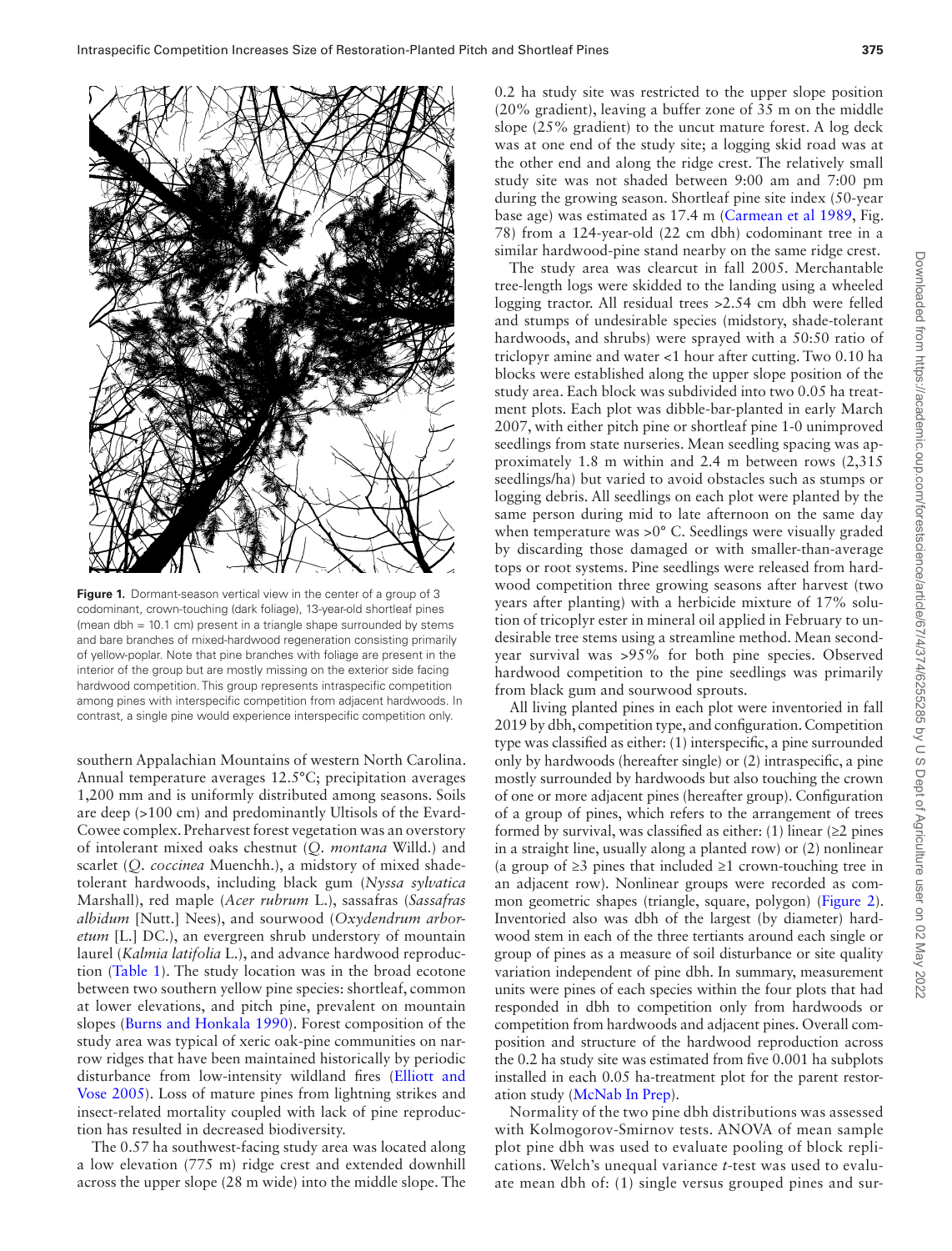<span id="page-2-0"></span>**Table 1.** Preharvest basal area and 13-year postharvest basal area and stem density by species of the mixed-hardwood restoration study area at Boyd Gap.

| Species*        | Shade<br>Tolerance |                    | Basal Area (m <sup>2</sup> /hectare) | Stem Density (n/hectare) |       |                     |       |
|-----------------|--------------------|--------------------|--------------------------------------|--------------------------|-------|---------------------|-------|
|                 |                    | Preharvest $(\% )$ |                                      | Postharvest $(\% )$      |       | Postharvest $(\% )$ |       |
| Pitch pine      | Intolerant         | $-$                |                                      | 0.45                     | (5)   | 150                 | (<1)  |
| Shortleaf pine  | Intolerant         | $-$                |                                      | 0.84                     | (9)   | 250                 | (1)   |
| Yellow-poplar   | Intolerant         | $\qquad \qquad -$  |                                      | 2.09                     | (22)  | 2,300               | (12)  |
| Oaks            | Intolerant         | 17.45              | (65)                                 | 1.60                     | (17)  | 4,550               | (24)  |
| Blackgum        | Tolerant           | 0.46               | (2)                                  | 1.18                     | (12)  | 1,750               | (9)   |
| Red maple       | Tolerant           | 3.21               | (12)                                 | 1.80                     | (19)  | 4,200               | (22)  |
| Sassafras       | Tolerant           | 0.46               | (2)                                  | 0.31                     | (3)   | 700                 | (4)   |
| Sourwood        | Tolerant           | 3.21               | (12)                                 | 0.54                     | (6)   | 350                 | (2)   |
| Mountain laurel | Tolerant           | 1.83               | (7)                                  | 0.39                     | (4)   | 4,600               | (24)  |
| $Other*$        | Various            | $\qquad \qquad -$  |                                      | 0.36                     | (3)   | 500                 | (2)   |
| Overall         | ٠                  | 26.62              | (100)                                | 9.56                     | (100) | 19,350              | (100) |

\*Other: American chestnut (*Castanea dentata* [Marsh.] Borkh.), black cherry (*Prunus serotina* Ehrh.), sweet birch (*Betula lenta* L.), serviceberry (*Amelanchier arborea* [F.Michx.] Fernald.).

rounding hardwoods and (2) linear versus nonlinear group shapes of pines and surrounding hardwoods. Regression was used to estimate the proportion of pine dbh variation explained by competition type and group configuration. All tests were by pine species; comparisons between pine species and with hardwoods were not necessary for the hypothesis tests. Version 3.5.1 of R was used for data analysis ([R Core Team 2020](#page-5-14)); significance was determined at the  $P = 0.05$  level.

### **Results**

Seventy-five pine trees (29 pitch, 46 shortleaf) were inventoried, either singly or grouped ([Figure 3](#page-3-1)), for an overall survival of 12.5% for pitch and 19.8% for shortleaf. The dbh distributions did not deviate from normality for either pitch  $(P = 0.55)$  or shortleaf  $(P = 0.60)$  pines. ANOVA indicated no difference  $(P = 0.44)$  of dbh between blocks, which allowed pooling of inventory data. Planted pitch pines were present as 18 single trees (not touching another pine) and 11 in groups of two to four crown-touching trees. The 46 inventoried shortleaf pines occurred as 15 single and 31 in groups. Seven of the 29 pitch pines (24%) were small (1-cm dbh class) single trees; trees in larger dbh classes were generally equally distributed between single and grouped trees ([Figure 4](#page-3-2)). For shortleaf pine, the largest trees were present in dbh classes greater than 5 cm.

Welch's *t*-tests indicated significant differences of mean dbh between single and grouped pines but not for surrounding hardwoods [\(Table 2](#page-4-0)). For pitch pines, mean dbh of grouped trees  $(6.79 \text{ cm})$  was larger  $(P = 0.02)$  than single trees (4.58 cm). Mean dbh of grouped shortleaf pines  $(8.30 \text{ cm})$  was greater  $(P = < 0.01)$  than single trees  $(5.37 \text{ cm})$ . Hardwoods surrounding single and grouped pines of both species did not differ in dbh (P > 0.05). Regression indicated the type of occurrence (single, grouped) explained significant dbh variation for pitch pine ( $P = 0.03$ ,  $R^2 = 0.16$ ) and shortleaf pine  $(P = 0.0001, R^2 = 0.29)$ . Group configuration (linear, non-linear) accounted for significant dbh variation for shortleaf pine (P =  $0.009$ , R<sup>2</sup> = 0.21); pitch pine was not tested because of insufficient observations. Although the

regressions of pine configurations accounted for significant variation of dbh, the relatively small values of  $\mathbb{R}^2$  indicates the relationships were weak. Field data were too sparse to allow analysis of dbh differences between shapes of pine groups, such as triangle versus square.

### **Discussion**

The purpose of this opportunistic investigation was to examine dbh of surviving row-planted pine seedlings in a restoration study area to determine whether type of competition (intraspecific versus interspecific) affected their size after 13 years of growth. In support of my alternate hypothesis, I found that dbh of grouped pitch and shortleaf pines was significantly larger than dbh of trees occurring singly. Although both single and grouped pines experienced interspecific competition with surrounding hardwoods, these results suggest the environment and biological conditions associated with intraspecific competition resulted in larger dbh of the pines. Physiological processes associated with differing light availability resulting from conifer versus hardwood foliage were likely the most important factors affecting tree size ([Gratzer](#page-5-15) [et al. 2004\)](#page-5-15). Compared to the mutual shading resulting from the relatively broad leaves of most hardwoods, the needle-like foliage of pines could have allowed nearly double light penetration through the upper canopy of grouped trees to reach foliage of lower branches [\(Figure 1\)](#page-1-0) [\(Baker et al. 1996,](#page-5-16) [Sterck](#page-5-17) [et al. 2001\)](#page-5-17), where those photosynthetic resources could then be redistributed for increased growth of the upper crown ([Henriksson 2001](#page-5-18)). Genetic variability of the introduced nursery-grown pine seedlings likely accounted for some of the size variation of single and grouped pines [\(van Andel 1998\)](#page-5-19).

Soil properties were contributing but probably minor factors influencing pine dbh compared with effects of shading by the hardwood competition. Because the study site was relatively small and restricted to the generally uniform convex topography of the upper slope position, variation of soil moisture and fertility properties, such as organic matter content, was probably minimal ([Lister et al. 2000](#page-5-20)). Size of hardwood competition around the pine trees was an imperfect measure of site quality variability; however, its generally uni-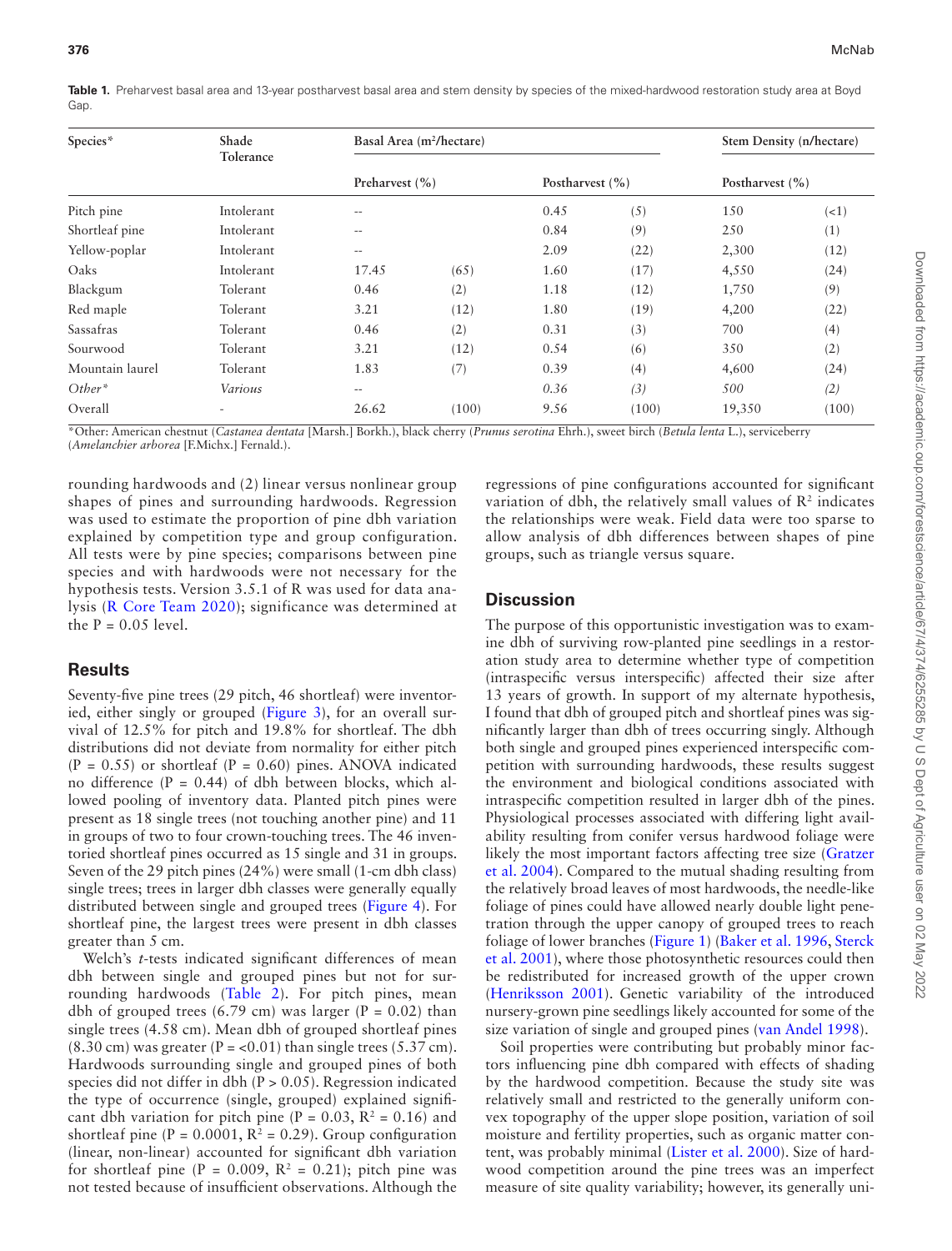

<span id="page-3-0"></span>**Figure 2.** This diagram represents a restoration plot where either pitch or shortleaf pine seedlings were planted at uniform spacing in rows. After 13 years of growth, surviving trees (indicated by X) occurring in groups of ≥2 crown-touching trees were classified by configuration (linear vs nonlinear) and recorded as common geometric shapes. (Figure prepared using MicroSoft Paint.)

form dbh compared to different sizes of single versus grouped pines ([Table 2](#page-4-0)) also suggests minimal variation of soil properties. More variable across the study site, however, was soil disturbance associated with removal of the timber, including scarification of the forest floor and damage to the well-rooted hardwood advance reproduction. Also, careful seedling planting practices reduced variation of pine survival, and the lack of shading by the mature forest on the south and west sides of the study area reduced a possible source of growth variation of both the pines and hardwoods.

Lesser survival and size of pitch pines compared to shortleaf is unclear. [Lawson \(1990\)](#page-5-21) reported juvenile shortleaf pine seedlings are somewhat tolerant of shade and grow more slowly than other species of southern pines soon after establishment. In a New Jersey comparison study, however, [McQuilkin \(1935\)](#page-5-22) reported that shortleaf was less tolerant of shading than pitch pine. [Burns and Honkala \(1990\)](#page-5-11) reported the rate of height growth of young seedlings is approximately the same for both pine species. Environmental differences between the study area and the seed source provenance for the pitch pine seedlings grown by the Tennessee nursery could also be a partial explanation for their lower survival and growth ([Wells and Wakeley 1966\)](#page-5-23).

Pine size variation also likely resulted from the unquantified effects of differential competition presented by various hardwood species, particularly by yellow-poplar (*Liriodendron tulipifera* L) [\(Figure 1\)](#page-1-0), a light-seeded pioneer species that can grow rapidly in height after seed germination. A surprising result of this restoration study was the high basal area of yellow-poplar reproduction in the regenerated stand, a species that was absent in the preharvest stand [\(Table 1](#page-2-0)) but was present on the middle and lower slopes below the study area. Differences in early age competition with yellow-poplar and other hardwood species could be a partial explanation of poor pine survival but



<span id="page-3-1"></span>Figure 3. Distribution by type of occurrence (single versus grouped) and group stem density of the 75 surviving 13-year-old southern yellow pines planted in the restoration study site. The 33 surviving pitch pines were distributed as 11 (38%) grouped trees compared with the 42 surviving shortleaf pines that were distributed as 31 (74%) grouped trees.



<span id="page-3-2"></span>Figure 4. Distribution by type of occurrence (single versus grouped) and diameter breast height size classes of the 33 surviving pitch pines and 42 surviving shortleaf pines 13 years after row planting in the restoration study site.

likely not dbh [\(Cain 1999,](#page-5-24) [Wagner et al. 1999](#page-5-25)). Although not recorded, yellow-poplar stem density was probably greater in places where the forest floor had been scarified by logging equipment and timber removal. In comparison with pine seedlings planted in logging debris, those planted in places of disturbed soil could have experienced greater mortality from early competition by the dense numbers and rapidly growing yellow-poplar seedlings. Size of the study area was sufficiently large (0.57 ha) and on a sloping land surface  $(-20\%)$  such that full sunlight was admitted during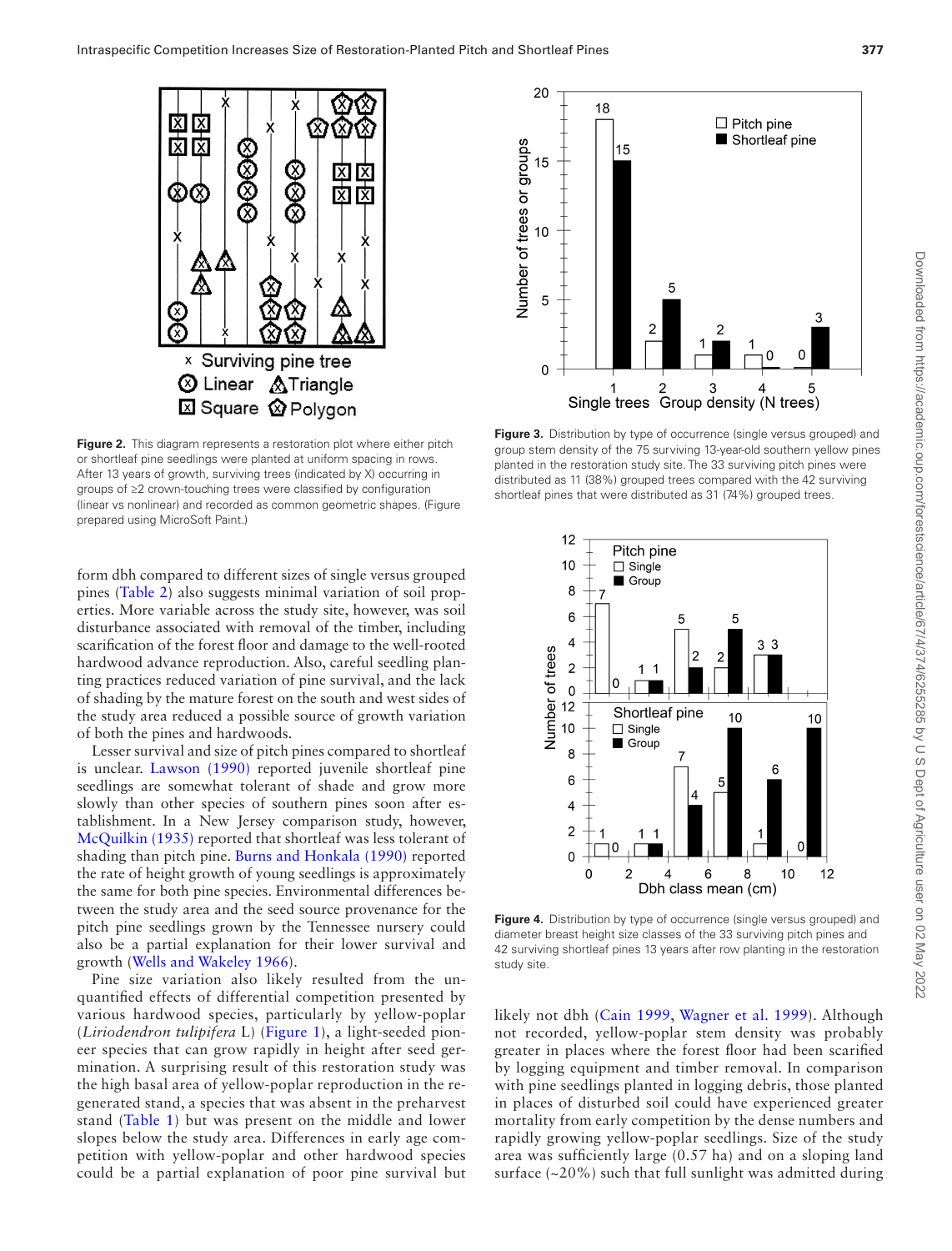<span id="page-4-0"></span>**Table 2.** Number of samples (N), mean diameter breast height (dbh, cm, and standard deviation [SD]) of surviving row-planted pitch and shortleaf pines and adjacent hardwood natural reproduction by type of tree occurrence and group configuration 13 years after clearcut harvesting of the restoration study area at Boyd Gap.

| <b>Surviving Planted Pines</b> | Pitch Pine               |            | Hardwoods*        |               | <b>Shortleaf Pine</b> |            | Hardwoods                |            |
|--------------------------------|--------------------------|------------|-------------------|---------------|-----------------------|------------|--------------------------|------------|
|                                | N                        | Dbh(SD)    | N                 | Dbh(SD)       | N                     | Dbh(SD)    | N                        | Dbh(SD)    |
| Tree occurrence*               |                          |            |                   |               |                       |            |                          |            |
| Single                         | 18                       | 4.58(2.86) | 18                | 5.40(0.66)    | 15                    | 5.37(2.19) | 15                       | 5.24(1.21) |
| Group                          | 11                       | 6.79(1.80) | $\overline{4}$    | 5.60(0.54)    | 31                    | 8.30(2.36) | 10                       | 5.44(0.52) |
| Difference*                    | $\overline{\phantom{m}}$ | 2.21       | $\qquad \qquad -$ | 0.20          | $- -$                 | 2.93       | $\frac{1}{2}$            | 0.20       |
| $P^*$                          | $\qquad \qquad -$        | 0.02       | $- -$             | 0.55          | $\qquad \qquad -$     | < 0.01     | $\qquad \qquad -$        | 0.58       |
| Group configuration*           |                          |            |                   |               |                       |            |                          |            |
| Linear                         | 7                        | 6.54(2.21) | 3                 | 5.82(0.38)    | 10                    | 6.75(2.50) | 5                        | 5.20(0.39) |
| Nonlinear                      | $\overline{4}$           | 7.22(0.82) |                   | 4.92 $(NA^*)$ | 21                    | 9.03(1.95) | 5                        | 5.68(0.56) |
| Difference*                    | $\qquad \qquad -$        | 0.68       | $\qquad \qquad -$ | 0.90          | $\qquad \qquad -$     | 2.28       | $\qquad \qquad -$        | 0.48       |
| $P^*$                          | $\qquad \qquad -$        | 0.48       | $\qquad \qquad -$ | <b>NA</b>     | $\qquad \qquad -$     | 0.02       | $\overline{\phantom{m}}$ | 0.16       |

\*Hardwoods: hardwood reproduction adjacent to each sampled single or group of pitch or shortleaf pines. Hardwood sample sizes differ from pines for group, linear and nonlinear because all pines were measured in each designation, but only the three largest hardwood stems were measured. For example, dbh was measured for each of the 11 pitch pines that were present in four groups of two or more trees; however, hardwood dbh was measured for the three largest stems around each of the four groups.

\*Tree occurrence: single, one pine surrounded by adjacent hardwoods (interspecific competition); group, two or more crown-touching pines surrounded by hardwoods (intraspecific competition.

\*Group configuration: linear, two or more crown-touching pines in a line; nonllinear, three or more crown-touching pines arranged as a triangle, square, or other geometric shape (see [Figure 2\)](#page-3-0). Note that N for group occurrence = N for linear configuration + N for nonlinear configuration.

\*Difference is the absolute value of the difference between the two values.

\*NA, not applicable because the number of observations was too small for analysis.

\*P, probability evaluated using Welch's unequal variance *t*-test.

much of the day, thereby increasing competition from the rapidly growing, intolerant yellow-poplar saplings, which likely reduced pine survival ([Dale et al. 1995](#page-5-26)). Long-term suppressing effects by this mesophytic species on pine growth will probably be reduced during dry years as the regenerated stand ages ([Hilt 1985\)](#page-5-27).

I found no results from similar studies of interspecific versus intraspecific competition in small groups of conifers for direct comparison with my results. The closest comparisons were casual observations on performance of older (~20 year) conifer group plantings in Scotland and northern England ([Anderson 1951](#page-5-7)) and evaluations of competition type in long-term European studies of small, densely planted oak clusters ([Saha et al. 2014\)](#page-5-8). Those studies primarily report survival, stem form, and growth associated with intraspecific competition of oaks within clusters and not with interspecific competition. Several intraspecific versus interspecific comparisons reviewed by [Saha et al. \(2017\)](#page-5-5) were from separate studies with inconsistent results confounded with site and climatic differences. [Clabo and Clatterbuck \(2020\)](#page-5-9) reported that large clusters (64 trees) of closely spaced seedlings were successful for restoration of shortleaf pine for timber management in mixed hardwood stands of eastern Tennessee.

This sub-study of pine response to intraspecific competition was an unanticipated component of a typical restoration study and thus had several weaknesses and perhaps a few strengths. An important limitation was lack of replication on other ridge sites to investigate the low survival of pines, and particularly the influence of yellow-poplar, compared to other hardwood species on pine size. Although the poor pine survival was adequate for restoration purposes of the parent study, the low sample size was marginal for hypothesis tests of shortleaf pine but was inadequate for pitch pine. Despite the small sample sizes, however, significant differences of intraspecific versus interspecific competition were evident. Possible strengths of this study were the small study site, which reduced other variation except for intraspecific and genetic sources, and the side-by-side comparisons of pine competition. For example, [Saha et al. \(2014\)](#page-5-8) reported conclusive results from study of intraspecific competition of two species of European oaks with successional vegetation on the same sites compared with inconclusive findings from widely separated stands used in other studies. The relatively small area used for this study approximates that generally accepted for group selection openings in uneven-aged management [\(Dale et al.](#page-5-26) [1995](#page-5-26)). Results from a larger harvested study area would have required down-scaling to meet possible opening size restrictions of management policy, perhaps with lower confidence of likely outcomes. However, results from this small study area can be scaled up to larger stand-size areas if a pine management option is desired [\(Clabo and Clatterbuck 2020](#page-5-9)). Similar dbh responses by the two pine species in relation to intraspecific competition was a minor strength of the study.

In conclusion, results from this opportunistic study of southern yellow pine restoration in a mixed-hardwood stand demonstrate that intraspecific competition of conifer seedlings growing in small groups rather than singly had a significant positive effect on dbh. Although my hypotheses were tested with a small and poorly replicated data set, the significant results suggest that further investigation is desirable, particularly investigating the differential effects of various hardwood species on pine size. Also, additional study of pine group plantings could show that satisfactory restoration results can be obtained by excluding herbicide treatments entirely on dry ridge sites. If these findings are confirmed, resource managers could have a cost-effective method for restoration of southern yellow pines to increase biological diversity of mixed-hardwood sites in small project areas in the southern